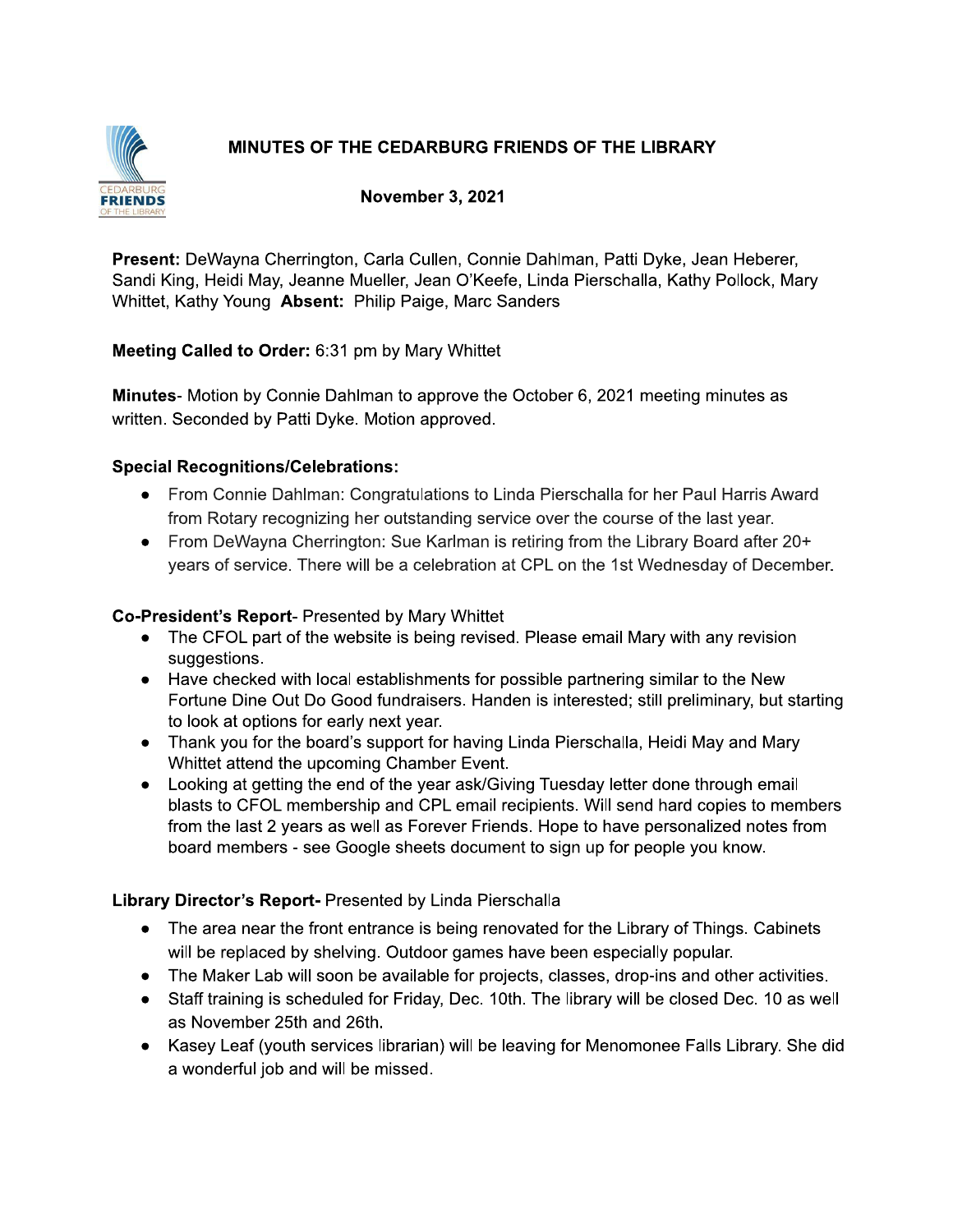## Treasurer's Report- Presented by Jean Heberer

- Summary through September:
	- $\circ$  Cash at BMO is \$37,292, Commerce is \$30,042; total \$67,334. GMO Foundation balance is \$168,967.53.
- Summary through October:
	- $\circ$ Cash at BMO is \$42,545, Commerce is \$30,042; total \$72,587
	- Shredding event brought in \$1,940; total for year \$7,688  $\circ$
	- Book and magazine sales \$910; total for 2021 \$8,708  $\circ$
	- Remaining Sept/Oct book sale \$748; total \$1,662; total for 2021 \$5,692  $\circ$
	- $\circ$ Restaurant sharing – June and September \$1,081; total for 2021 \$1,593
	- Spent \$10,123 of the approved Library funding of \$12,500  $\circ$
	- CFOL has allocated additional funding for library of \$16,792 (\$10,000 for books,  $\circ$ \$5,900 for marketing, \$892 for video equipment)
	- Have paid approximately 97% of the targeted friends expenses  $\circ$
	- Brought in 29% more of the targeted revenue  $\circ$
- DeWayna suggested allowing a certain amount of money to be spent by committees without requiring board approval. Mary suggested putting together a template from earlier amounts as a starting point for this. Jean Heberer will look into this.
- Connie Dahlman asked about having a larger budget allotted for Cedarburg Reads events next year to mark its 5 year anniversary.
- Motion made by DeWayna Cherrington to accept the September Financials as stated. Seconded by Heidi May. Motion approved.

# **Committee Reports:**

### **Membership** - Presented by Sandi King

- There will be a members-only event Feb. 8th featuring local author Carla Luna Cullen. Will include a raffle for the author's books. Will have a big book cover produced.
- Bookmarks with membership info will be done by Dec.1st for placing in reserved books.
- Reminder that current membership renewal will be for the 2022 calendar year.
- Finding there are issues with PayPal in determining whether an entry is for a donation or membership. Will need to look into this.

### Buy the Book/Book Sales - Presented by Heidi May

- Need more donations of gently used books and magazines. Sold 113 boxes of books at the end of the sale.
- Next book sale will be in the Community Room from Nov. 29 Dec. 4 and will include specially priced older/collector books.
- In association with the Cedarburg Reads book sales, a donation of \$150 was made to the Adult Literacy center.
- Jeff Messerman has produced a commercial for the Book Nook and Buy the Book.